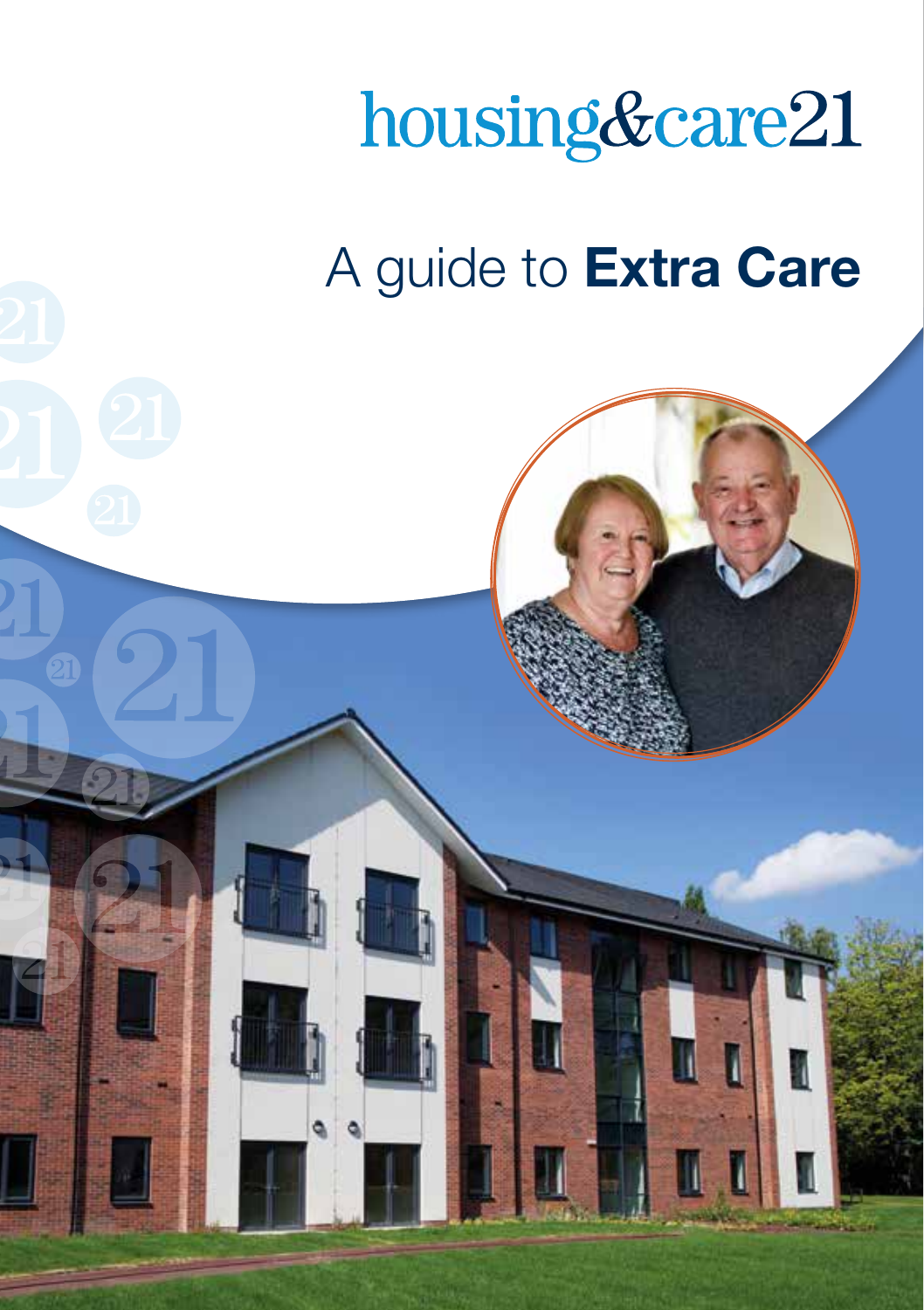#### What is **Extra Care?**

Extra Care offers independent living in affordable, well-designed apartments, with access to on-site flexible care and support services and a range of attractive communal facilities that help create supportive and sociable communities.

#### **Extra Care properties**

Our Extra Care courts offer modern one and two bedroom apartments and bungalows. The properties are spacious and well-appointed, with level-access bathrooms and kitchens. The bathrooms have two access doors for flexibility and convenience, and the kitchens come fitted with in-built hobs and ovens. All the properties are fitted with emergency alarms, for additional reassurance and peace of mind.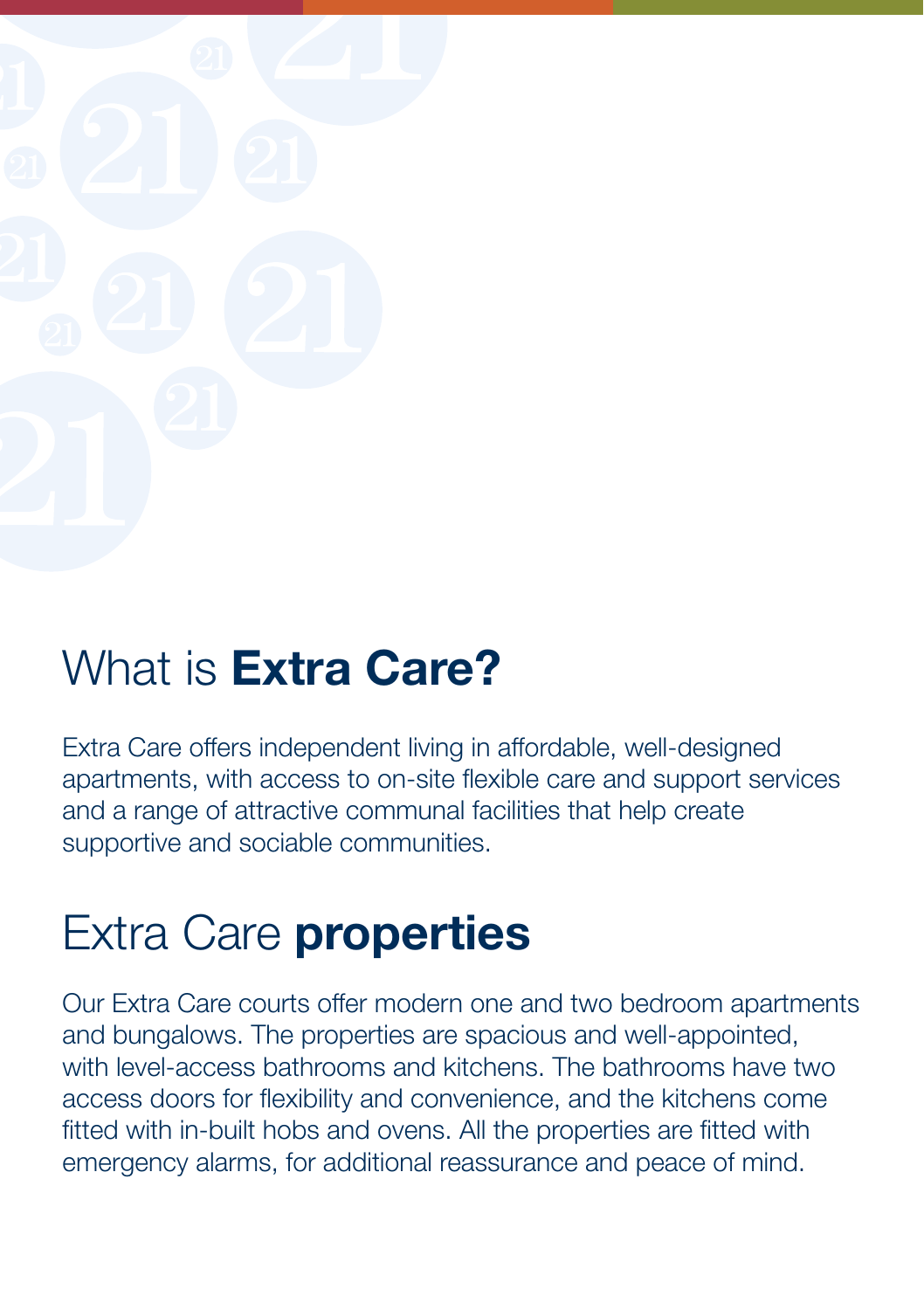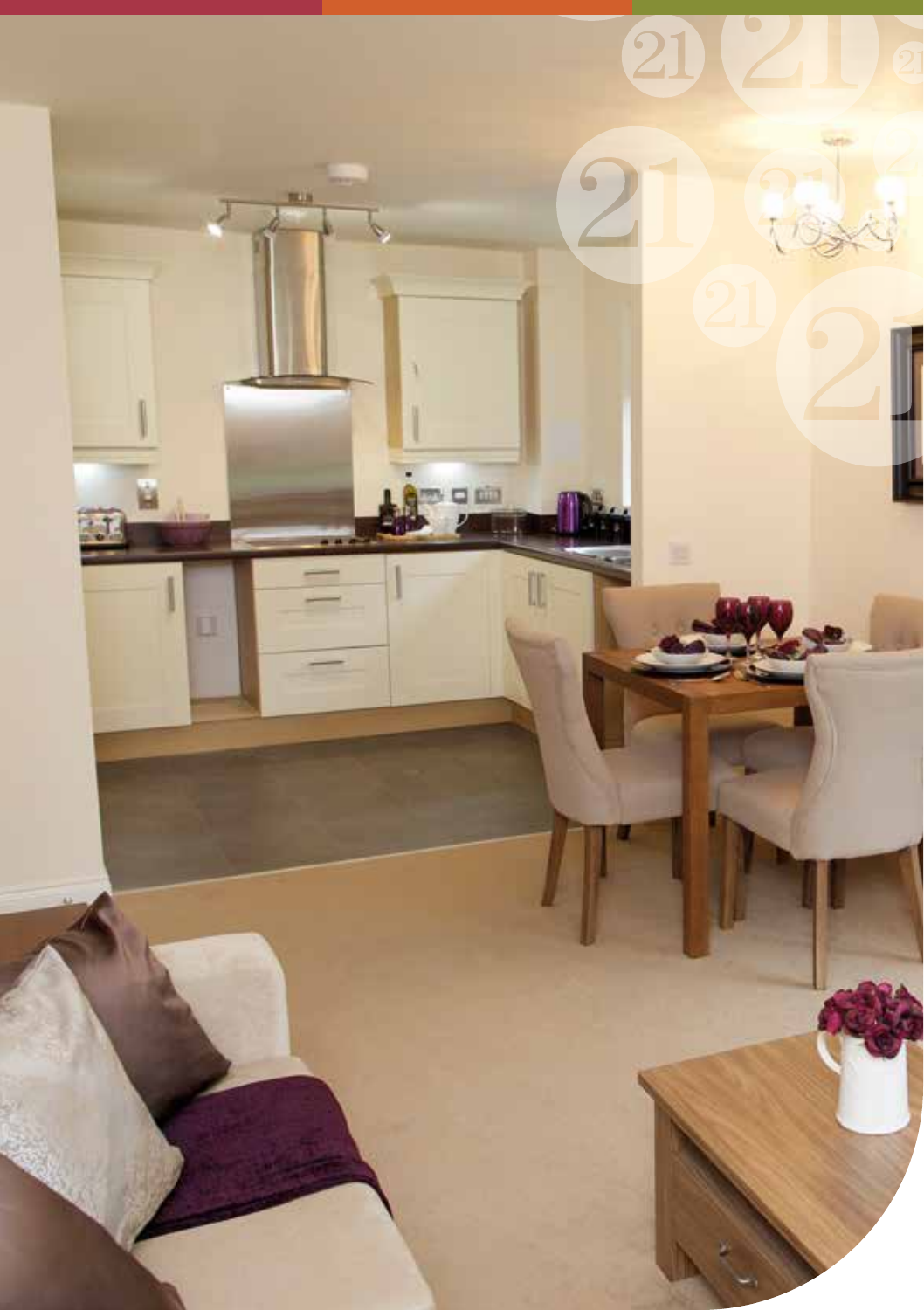

#### Life at an **Extra Care court**

Extra Care courts are designed to support older people to maintain their independence. Residents have their own private properties and can access the communal areas to socialise with their friends and neighbours as they choose. Most courts organise regular social activities that people can take part in if they wish.

We like to help create friendly and supportive communities on our courts, where the residents know each other and socialise freely, and there is always someone around for a chat.

Housing & Care 21 supports responsible pet ownership and more information can be obtained from each individual court.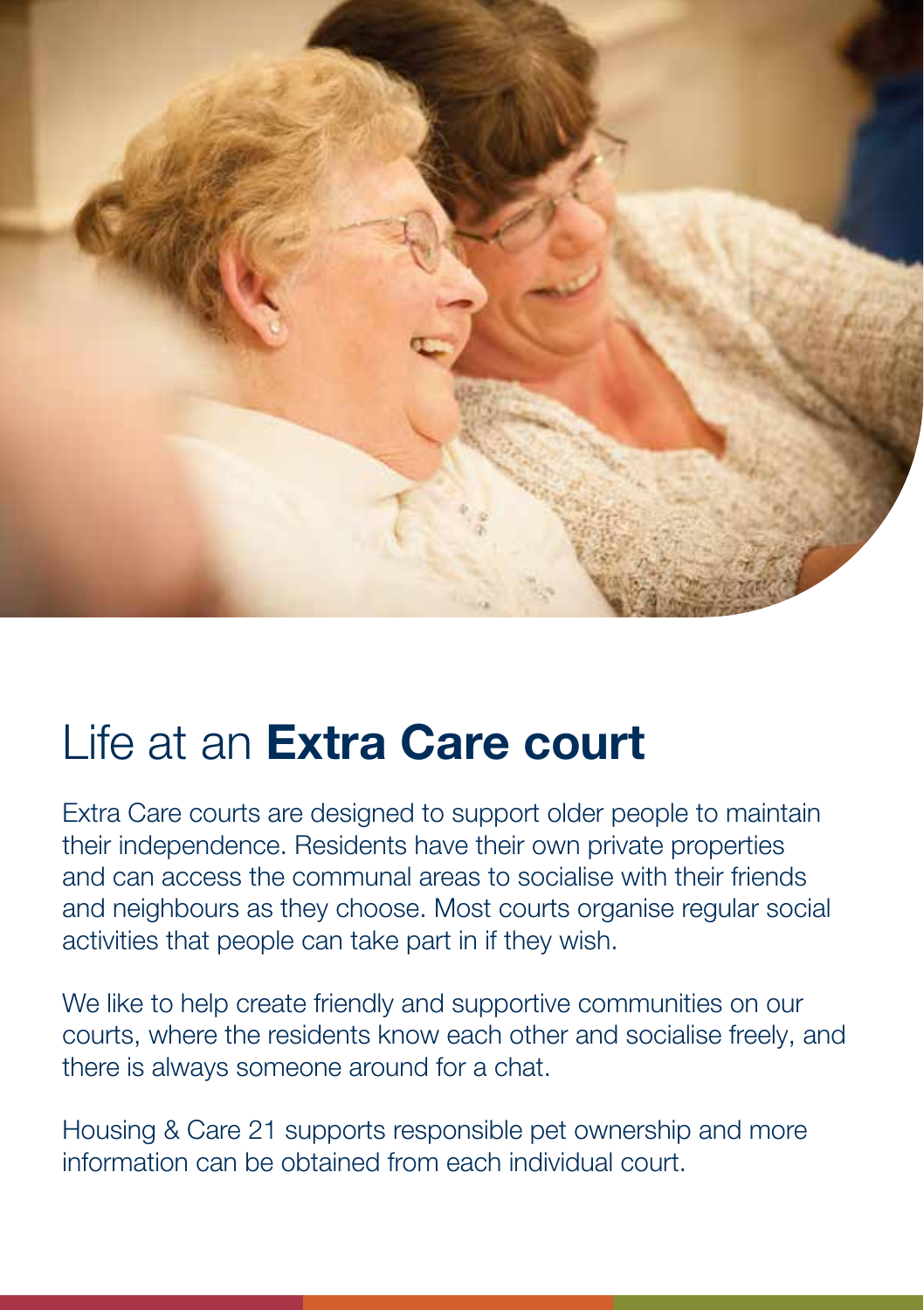#### Care and support

Extra Care courts have flexible care and support services based on site and available 24-7. Care is provided by well-trained and friendly staff, and is tailored to meet the needs of the individual residents. Our care services are regulated by the Care Quality Commission (CQC).

#### The care services can support with:

- Personal Care
- Social activities
- Domestic tasks
- Shopping and paying bills
- Food preparation
- Fitness and wellbeing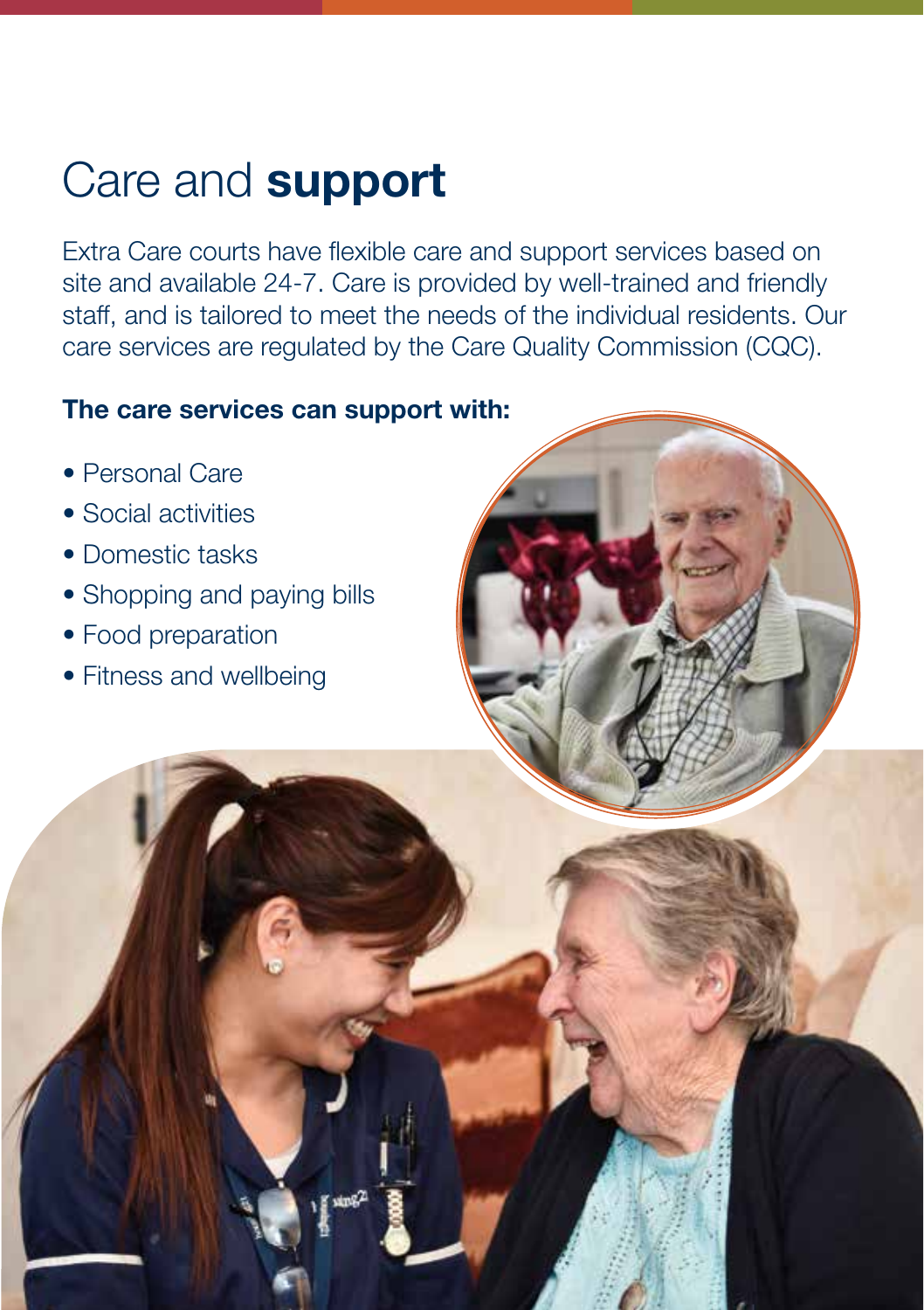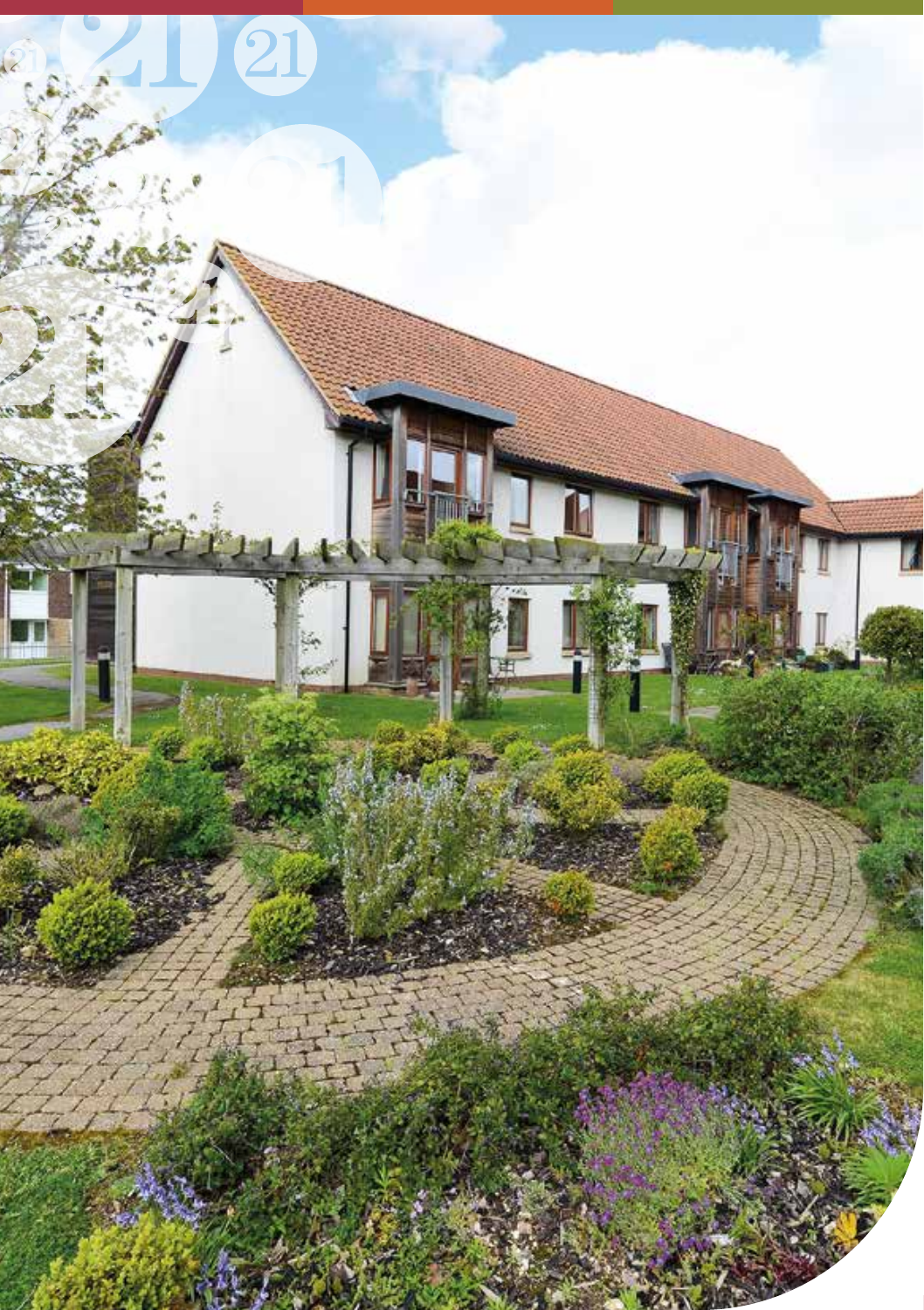

#### Communal facilities

Each court has a range of warm and friendly communal spaces, with facilities varying from site to site. Typically, there is a spacious residents' lounge, a restaurant or café, a hair salon and a small shop. These are open to the public as we like the courts to be an important part of their local community. There is also usually a laundry room, buggy store and a guest room for visiting family and friends.

#### Outside space

The gardens are landscaped and well-tended. Residents are welcome to help out with the gardening if they wish, or simply sit back and enjoy the pleasant surroundings.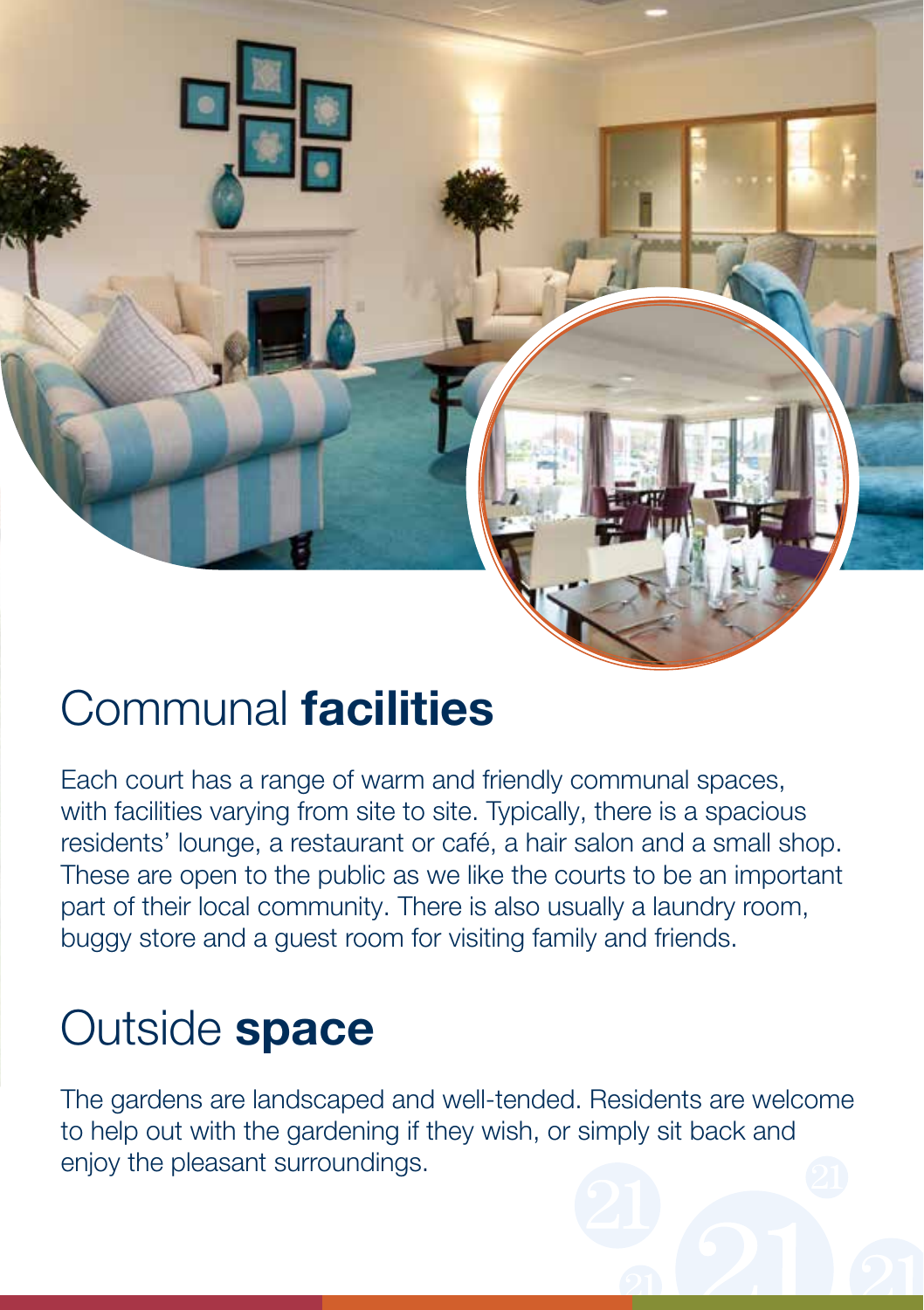#### The Housing and **Care Manager**

Our Housing and Care Managers liaise with our residents to ensure the smooth management of their court. They support residents by organising any necessary repair work, liaising with external contractors and signposting them to other services that can help them. They will also be able to help with organising care if required.

#### Extra Care – the benefits

- Independent living
- Housing and care manager to provide help and support
- Residents' lounges for socialising
- Restaurants and/or cafés
- Hair salons and/or well-being suites
- Well equipped laundry rooms
- Guest rooms for friends and family
- Landscaped gardens with seating areas
- Assisted bathing suites
- Dementia friendly
- Pet friendly policy
- Experienced and dedicated Care staff on site 24/7
- Care and support services tailored to individual needs
- Spacious self-contained apartments
- Fully fitted kitchens
- Well appointed bathrooms
- Lift access to each floor
- Private car park
- Buggy store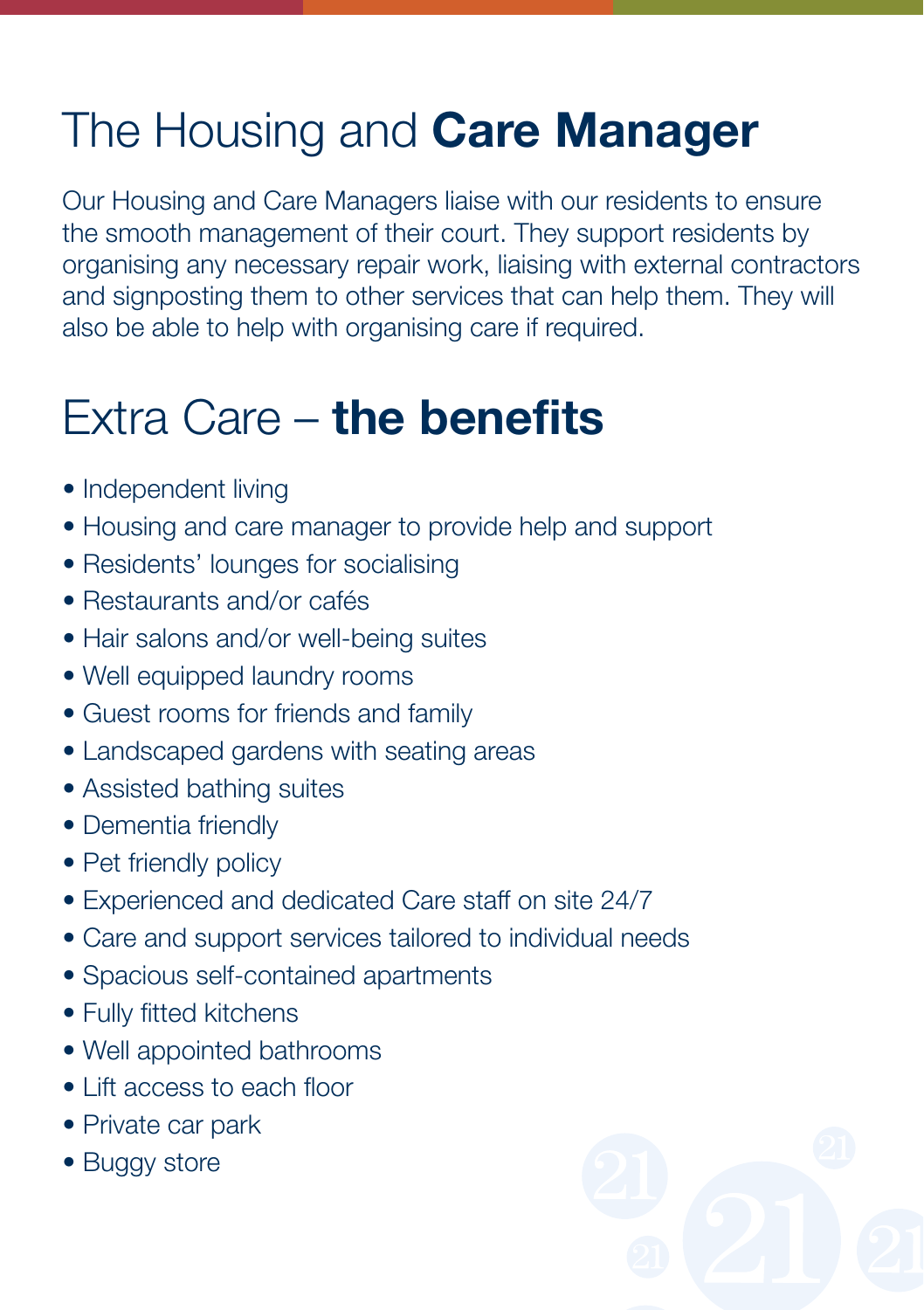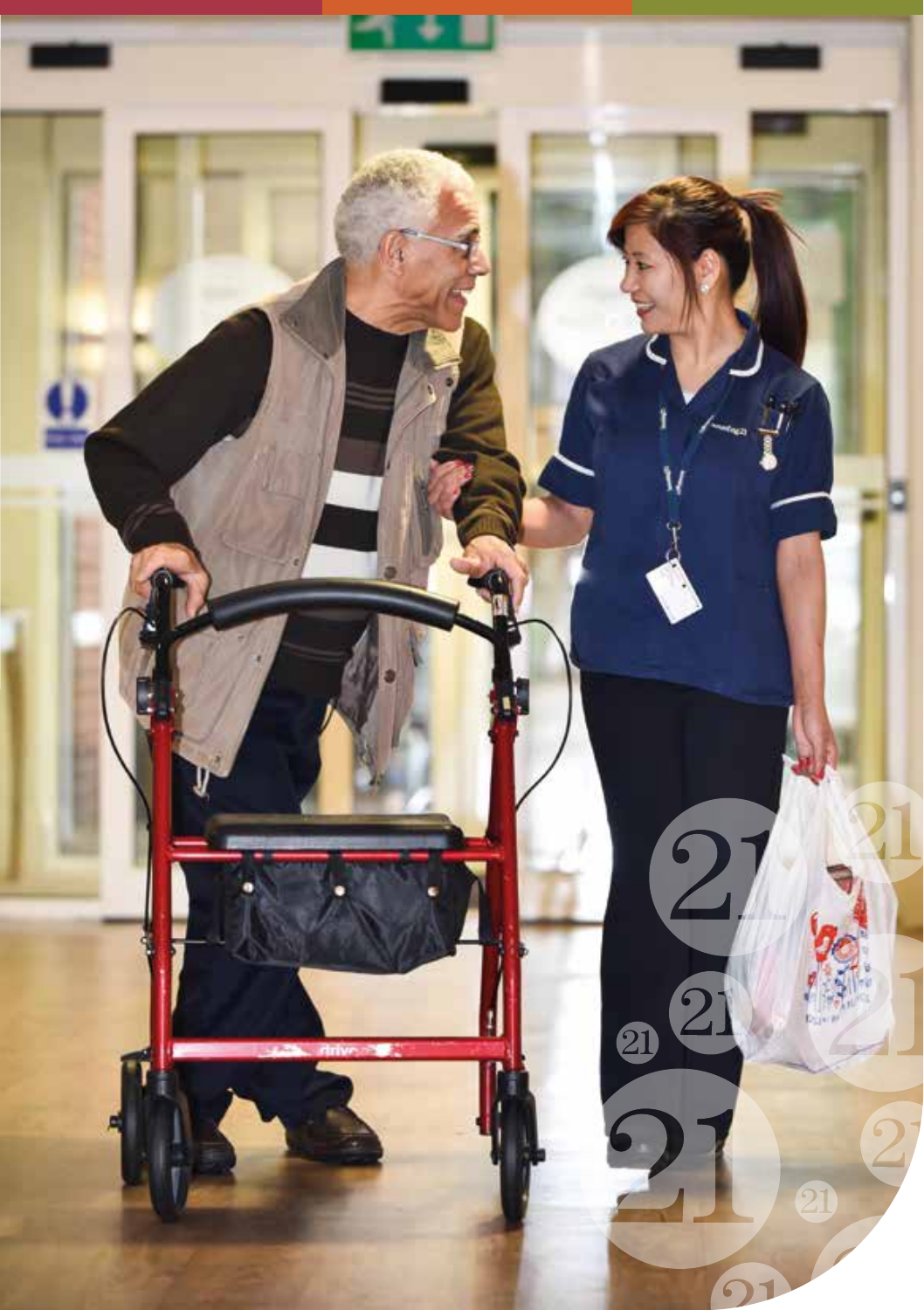#### Availability and **eligibility**

Extra Care properties are available to rent or to purchase under a shared ownership or outright sale arrangement. Tenure mixes vary dependent on the circumstances at the individual court.

The developments are age-exclusive, and you must be aged 55 or over to live in one of the courts. Each court has its own eligibility criteria dependent upon the local authority.

We have more than 120 Extra Care schemes around the country. Please visit our website www.housingandcare21.co.uk to see where they are and what is available.

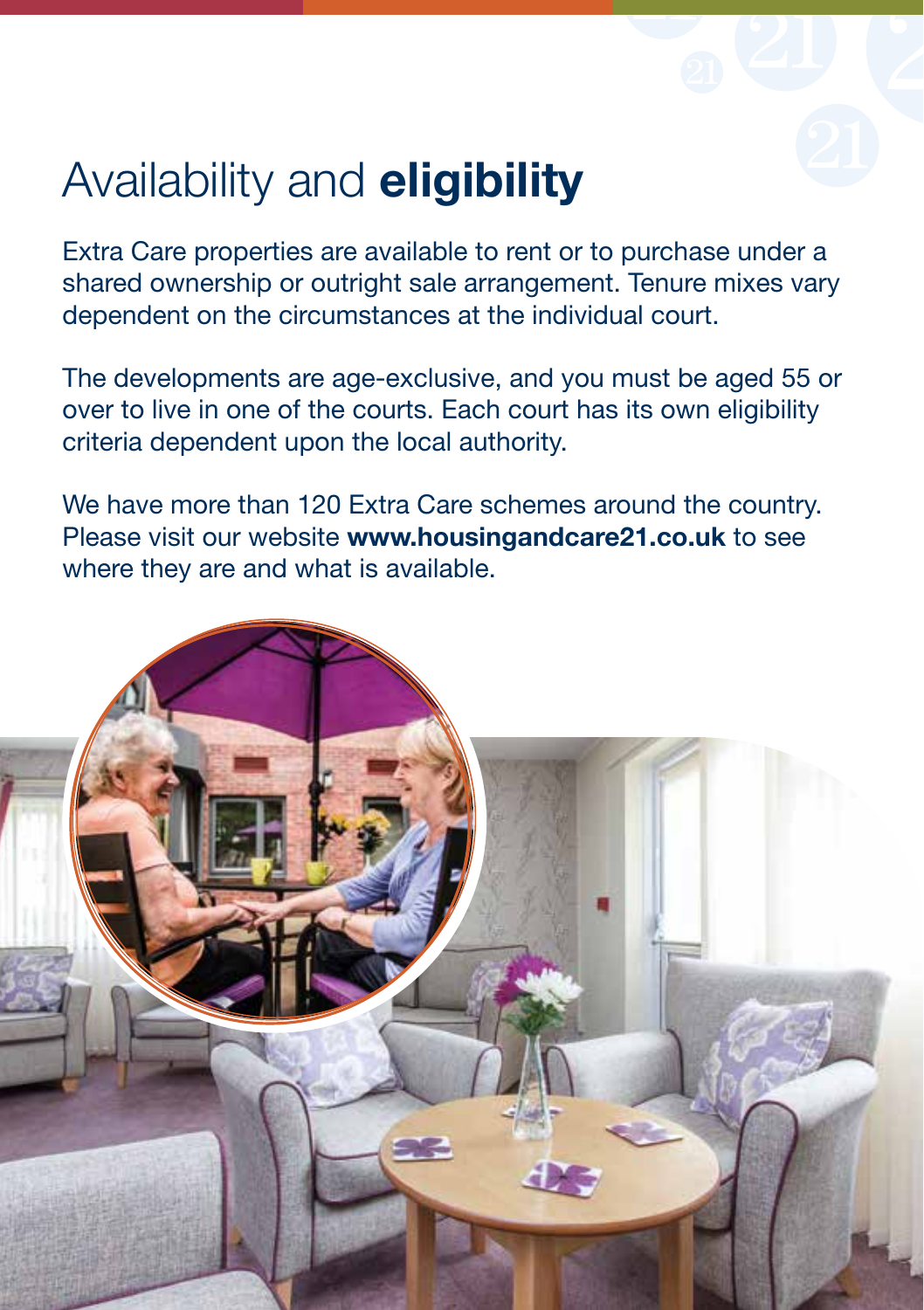

#### Service charges

There is a service charge included to support the costs of maintaining communal areas and grounds. Other charges may also apply. All charges will be discussed during the application process.

If you are interested in letting a property, contact our Lettings Team on 0345 606 6363 or lettings@housingandcare21.co.uk If you are interested in purchasing a property, contact our **Sales** Team on 0345 608 4021 or sales@housingandcare21.co.uk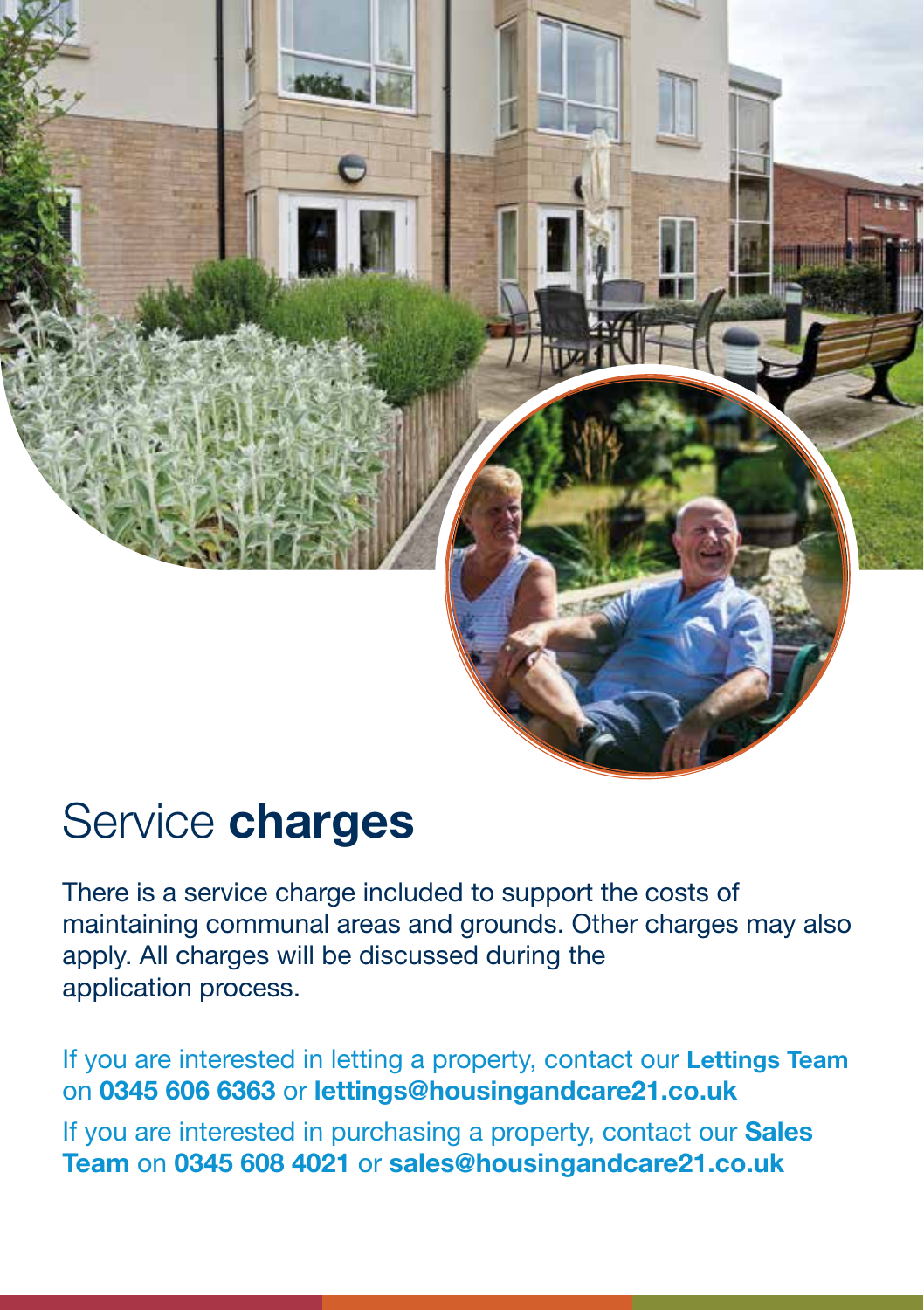

### Extra Care - in their own words

#### Keith **Skinner** - Resident

"It's the life of Riley! In our bungalow we were completely isolated and we never used to see anybody. Here we have company and we get to socialise with other people.

"The care staff here are absolutely fantastic. It is just so nice to have the support there so you don't have to worry about anything.

"Our apartment is great, the staff are brilliant and the residents are so friendly. It is a wonderfully caring community here. What more could we ask for?"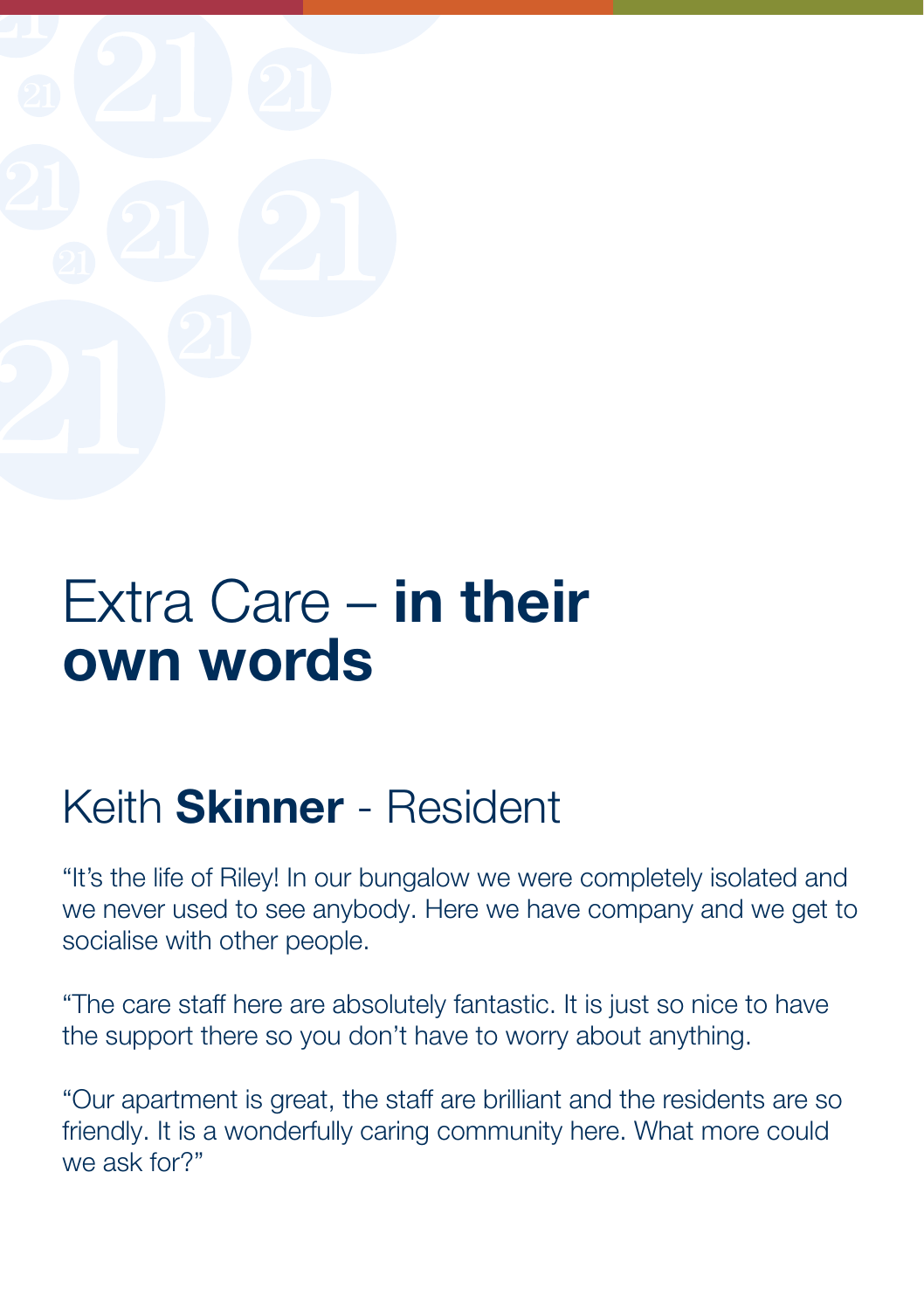*"Here we have company and we get to socialise with other people"* Keith Skinner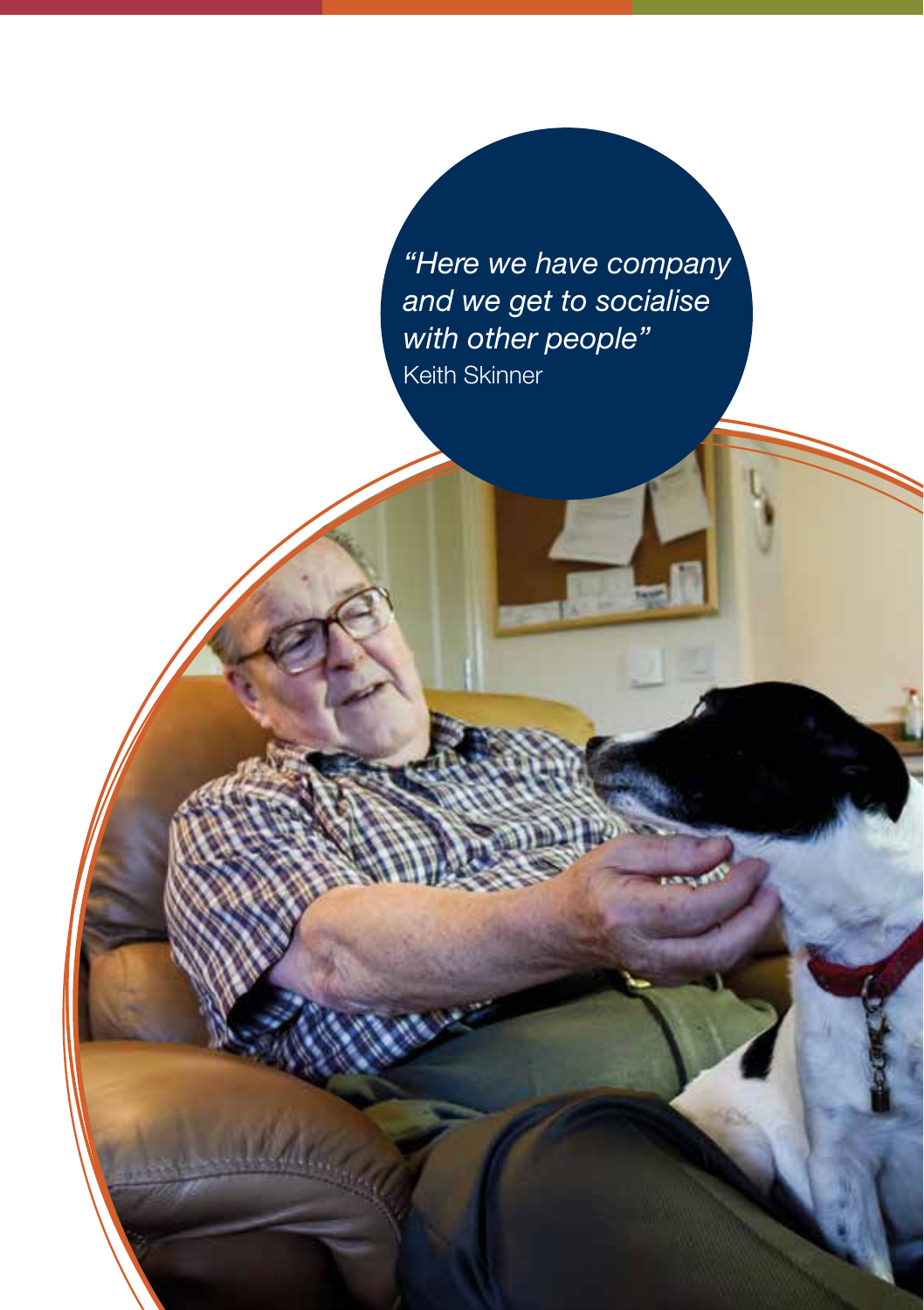*"Having the facilities at hand is great"* John and Pauline Wilson

#### John and Pauline **Wilson** - Residents

"Though we intended on staying in the bungalow, our health had deteriorated and once we had seen the Extra Care court, it just felt like the right move for us.

"Having the facilities at hand is great. I still cook but it is nice to have the option of going to the restaurant and we love the activities and groups.

"Everyone is so friendly and having that company is fantastic.

"It's not an easy thing to have to admit and I think if you were at home you would just struggle on with it. But the fact that the care is here means that there's no hassle at all, you just speak to the team and then the support is added to your package."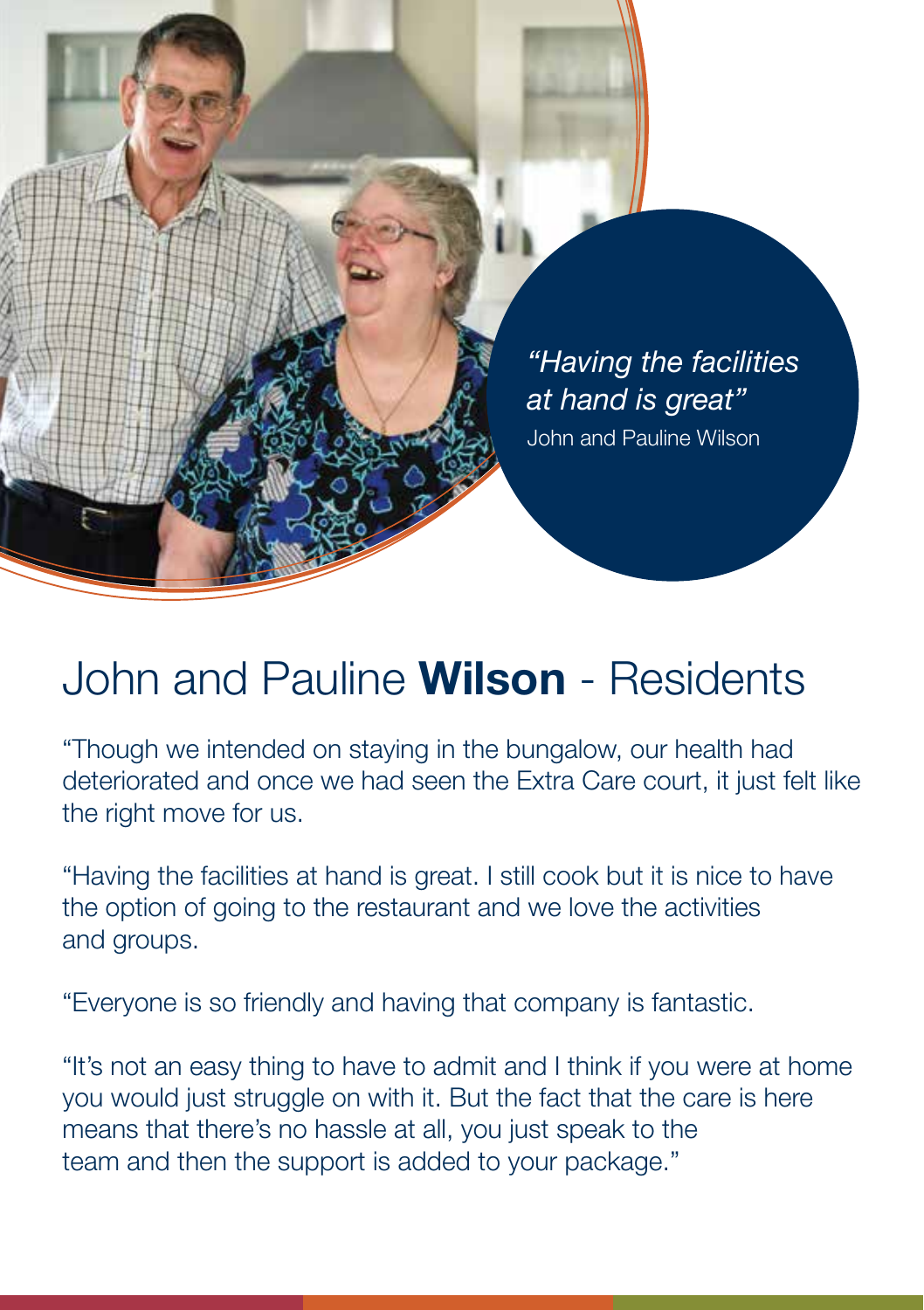#### Hazel **Nicholson** - Resident

"I'm extremely happy here, I have my independence and my own front door but I also feel secure and safe and have others around me.

"I've made so many friends here and there is always something going on, some kind of social activity or entertainment; it's fantastic. My family visit regularly and there is a really nice guest suite on the site which is so convenient.

"I'm lucky because I don't need any help at the moment. But the carers are wonderful and so friendly and it's great to know there is always someone there, it gives you real peace of mind."

*"From the first day I moved in here I have loved it"*

Hazel Nicholson